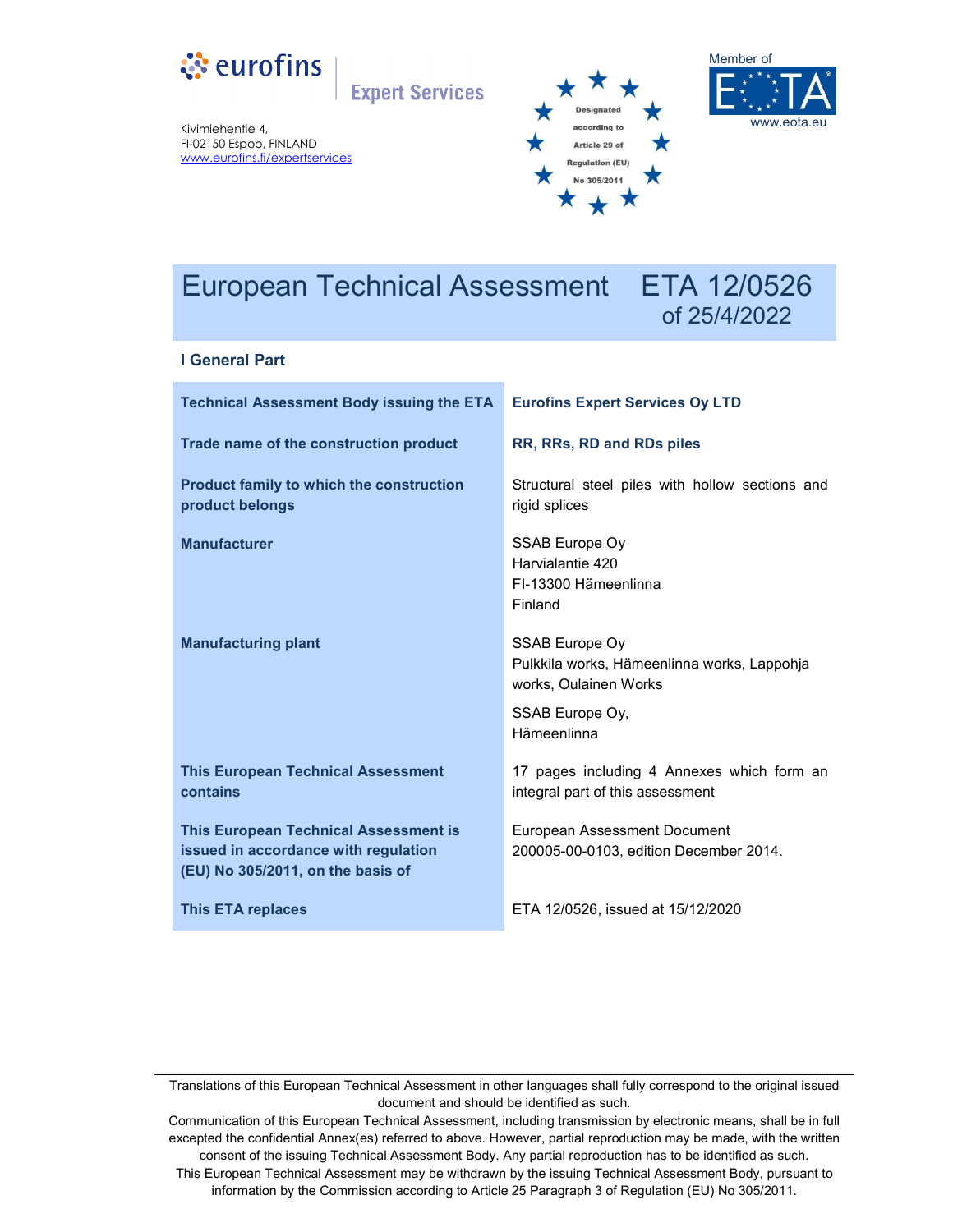# **II Specific Part**

# **1 Technical description of the product**

RR, RRs, RD and RDs steel pile consist of a hollow section structural steel pipe. Pile may also include mechanical joints (external friction splice or threaded splice) or welded joints, a pile tip (rock shoe or bottom plate), a bearing plate or other additional accessories. Steel grades used in RR and RD pile pipes are S355J2H, S355MH, S420MH, S440J2H, S440MH and S460MH. Steel grades used in RRs and RDs pile pipes are S550J2H and S550MH. Steel grades S355J2H, S355MH, S420MH and S460MH are according to EN 10219-1. Chemical composition and mechanical properties of steel grades S440J2H, S440MH, S550J2H and S550MH are presented in annex 2.

Diameters of the piles spliced by mechanical splice are generally from 76.1 mm to 406,4 mm and wall thicknesses from 6.3 mm to 12.5 mm. Diameters of the piles spliced by welding on site are from 76.1 mm to 1220.0 mm and wall thicknesses from 6.3 mm to 23 mm. Splice welds made on site are not part of this ETA.

Mechanical joint used in RR and RRs piles is external friction splice sleeve where connection is based on friction and conical contact surfaces. Mechanical joint used in RD and RDs piles is based on threads and has either threaded splice sleeve or threaded male-female splice.

The piles may be equipped with a pressure-distributing bearing plate consisting of steel plate and plate concentrator. Bearing plate can be with or without holes.

Bottom plate and rock shoe, used in RR and RRs piles, are pile tips which are fastened to the lower end of the pile mechanically with friction and conical surface or fastened by welding. Rock shoe is additionally equipped with a dowel made of structural or hardened steel.

Pile tip can also have expander head which makes shaft grouting possible. The installation procedures of the shaft grouted pile and grouting materials are not part of the ETA.

Dimensions of piles, pile components and accessories are presented in annexes 3 and 4.

RR piles and RRs piles are installed by driving (impact driving, jacking, vibrating, screwing) and RD and RDs piles by drilling. Drilling system components are not part of the ETA.

Completed piles and design and installation procedures (execution) of the completed piles are not covered by this ETA.

#### **2 Specification of the intended uses in accordance with the applicable EAD**

#### Intended uses

RR, RRs, RD and RDs piles are used as the foundation piles in all kind of structures where the pile foundations are needed e.g. buildings, bridges, harbours or traffic structures. The piles are designed generally as an end bearing piles but designing as a shaft bearing pile is also possible. Products can be also used as a part of retaining wall according to EN 12063. The piles are designed for loading by axial forces or horizontal forces or combined loads. If the pile is under considerable cyclical stress they must be taken into account separately.

The provisions made in this ETA are based on an assumed working life of the piles of 100 years depending of chosen material thickness and environmental conditions which are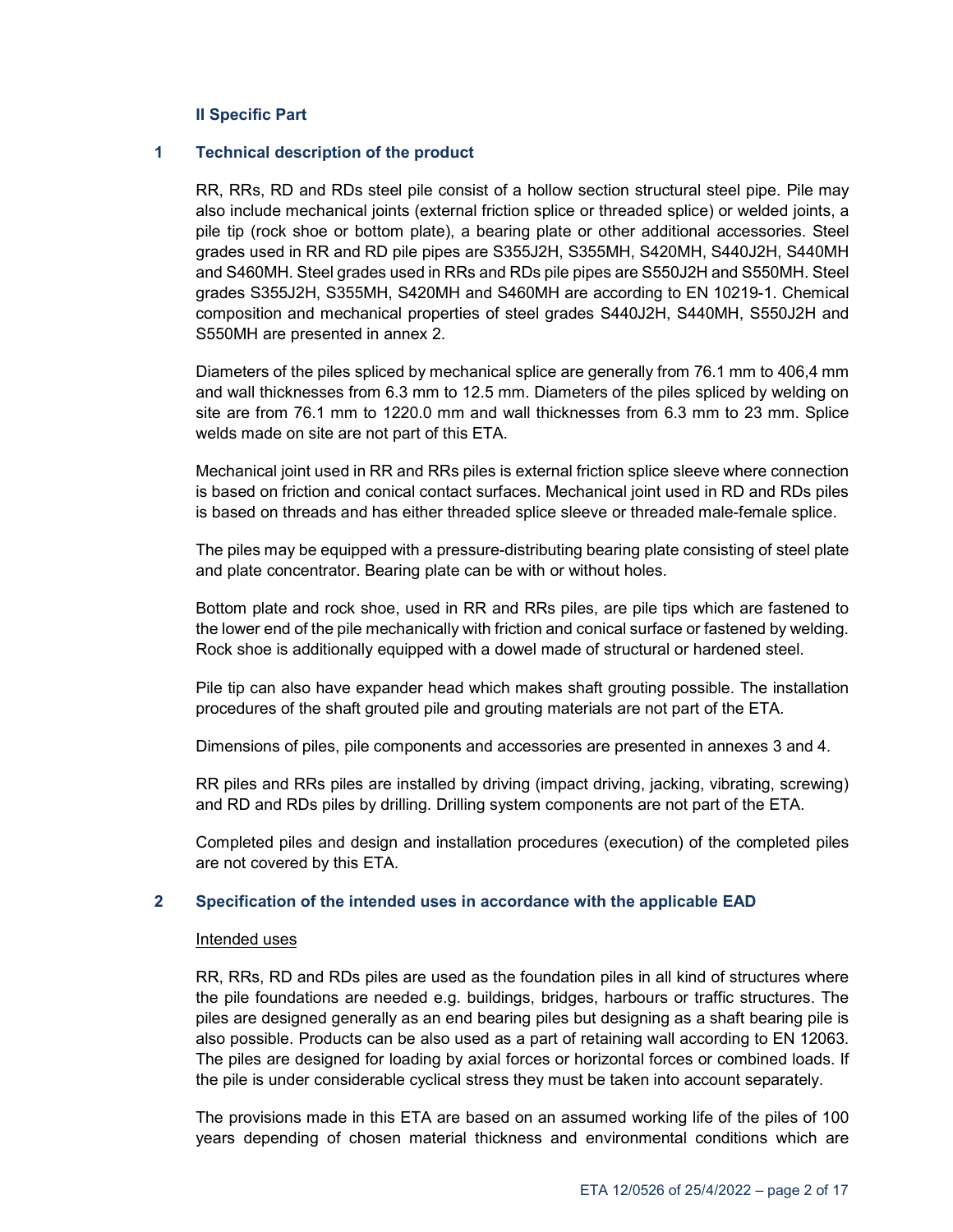defined in Eurocode EN 1993-5 paragraph 4.4. The indications given on the working life cannot be interpreted as a guarantee given by the producer, but are to be regarded only as a means for choosing the right products in relation to the expected economically reasonable working life of the works.

# Design

Maximum compression resistance of the pile pipes cross-section are presented in tables 2a and 2b. Geotechnical and structural load bearing resistance of the steel pipe pile shall be dimensioned according to valid EN standards and/or national regulations. If the pile is mechanically spliced the characteristics mentioned in point 3 shall be taken into account.

The designing of pile tips, bearing plates and other accessories shall be carried out taking into account the characteristics of connected structures, EN standards and/or national regulations. Informative load bearing resistances of standard pile tips and bearing plates for RR, RRs, RD and RDs piles are presented in manufacturer's design manual.

The designing of completed piles is not covered by this ETA. The design of the completed piles is subjected to national requirements and regulations.

# Execution of construction works

It is the responsibility of the manufacturer to ensure that proper information for the use of the RR, RRs, RD and RDs piles is enclosed to each delivery, including general guidance on the basis of this ETA and the specific installation instructions and construction details. The manufacturer shall provide with written documents which contain descriptions about type and frequency of the maintenance.

The completed building (the works) shall comply with the building regulations (regulations on the works) applicable in the Member States in which the building is to be constructed. The procedures foreseen in the Member State for demonstrating compliance with the building regulations shall also be followed by the entity held responsible for this act. An ETA for a RR, RRs, RD and RDs piles does not amend this process in any way.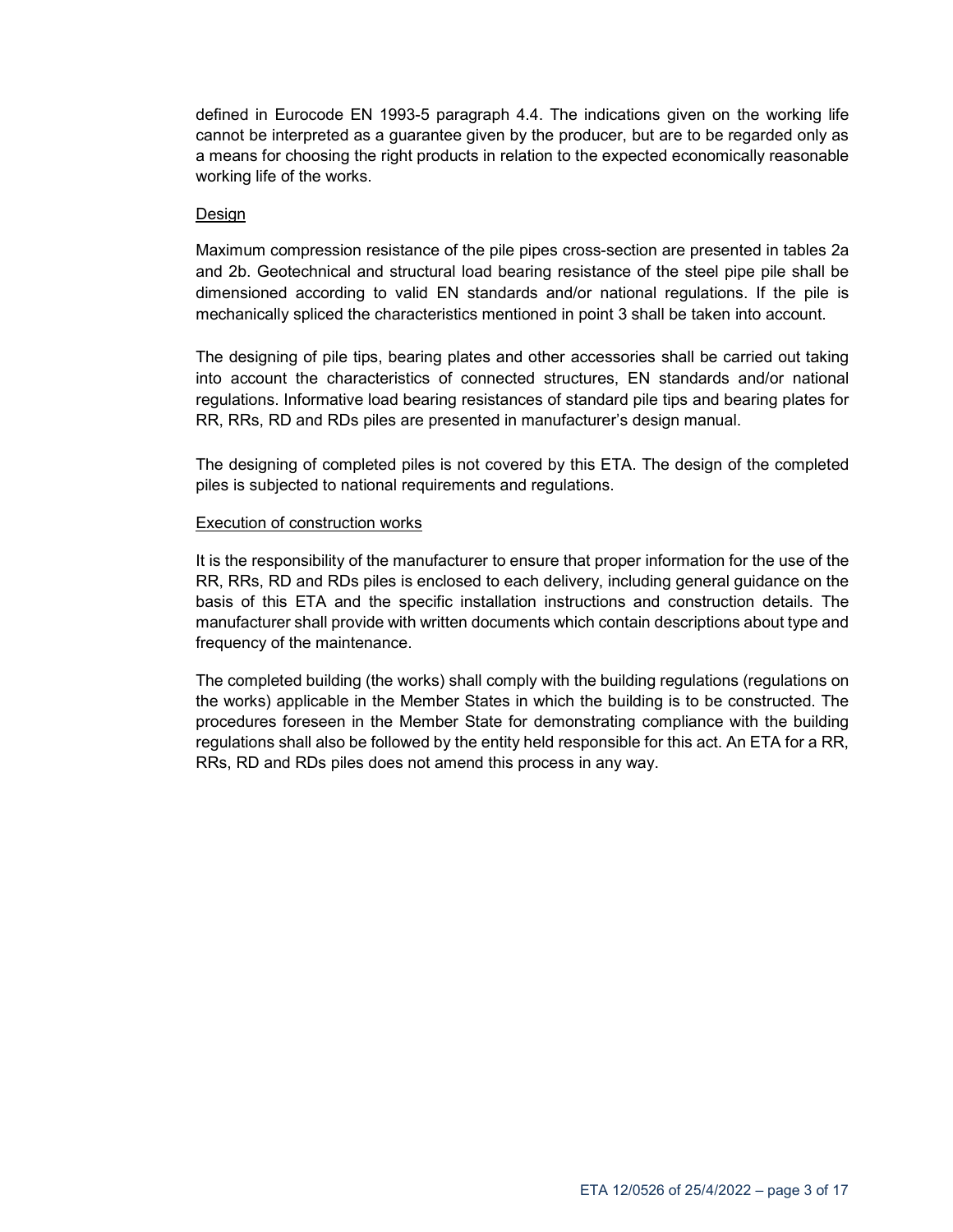# **3 Performance of the product and references to the methods used for its assessment**

| Basic requirement and essential characteristics | Performance                                                                                                                                                                                                                                                                       |
|-------------------------------------------------|-----------------------------------------------------------------------------------------------------------------------------------------------------------------------------------------------------------------------------------------------------------------------------------|
| BWR 1. Mechanical resistance and stability      |                                                                                                                                                                                                                                                                                   |
| Bending resistance and stiffness                | Bending stiffness of the pile with mechanical pile<br>joint: $Elspliced \ge 0.75 \times Elunspliced$ (in moment range<br>$0.3 - 0.8 \times M$ )<br>Bending resistance of the pile with mechanical pile<br>joint: $M_{\text{spliced}} = W \times f_V$                              |
| <b>Tension resistance</b>                       | Tension resistance of the pile with mechanical pile<br>joint: $N_{t,spliced} \ge 0.15 \times A_s \times f_v$                                                                                                                                                                      |
| Compression resistance                          | Compression resistance of the pile with<br>mechanical pile joint: $N_{c,spliced} \ge A_s \times f_v$                                                                                                                                                                              |
| Robustness of pile joints                       | Driven pile: Impact blow test with stress level of<br>$0.75 \times f_{V}$ <sup>1)</sup>                                                                                                                                                                                           |
|                                                 | Drilled pile: Mechanical joint tightening test with<br>moment $\geq 1$ kNm                                                                                                                                                                                                        |
| Material properties and dimensional tolerances  | Material properties:<br>-pile pipe; Annex 2 and EN10219<br>-pile components; EN10219, EN10294, EN10297,<br>EN10025, EN10083, EN10248<br>Dimensional tolerances:<br>-pile pipe and external sleeve splice pipe; Annex 3<br>-pile components; EN 22768-1, tolerance class<br>medium |
|                                                 | Testing of material properties and controlling of<br>dimensional tolerances of pipe according to<br>EN10219                                                                                                                                                                       |
| Resistance to corrosion                         | The reduced load bearing capacities of pile pipes in<br>consideration of thickness losses due to corrosion<br>set in EN 1993-5 shall be calculated according to<br>valid EN standards or national regulations.                                                                    |
| BWR 2. Safety in case of fire                   |                                                                                                                                                                                                                                                                                   |
| Reaction to fire of materials and components    | Class A1, according to EN 13501-1                                                                                                                                                                                                                                                 |

Table 1. Basic requirements for construction works and essential characteristics

1) Amount of impacts is 500 when mass of ram is at least 20 times higher than meter-mass of pile

EI = bending stiffness of pile pipe (EIunspliced can be calculated according EN1993-5 or tested)

M = bending moment, characteristic value

W = pile tube section modulus

 $A_s$  = cross-sectional area of steel pile pipe

 $f_y$  = yield strength of pile pipe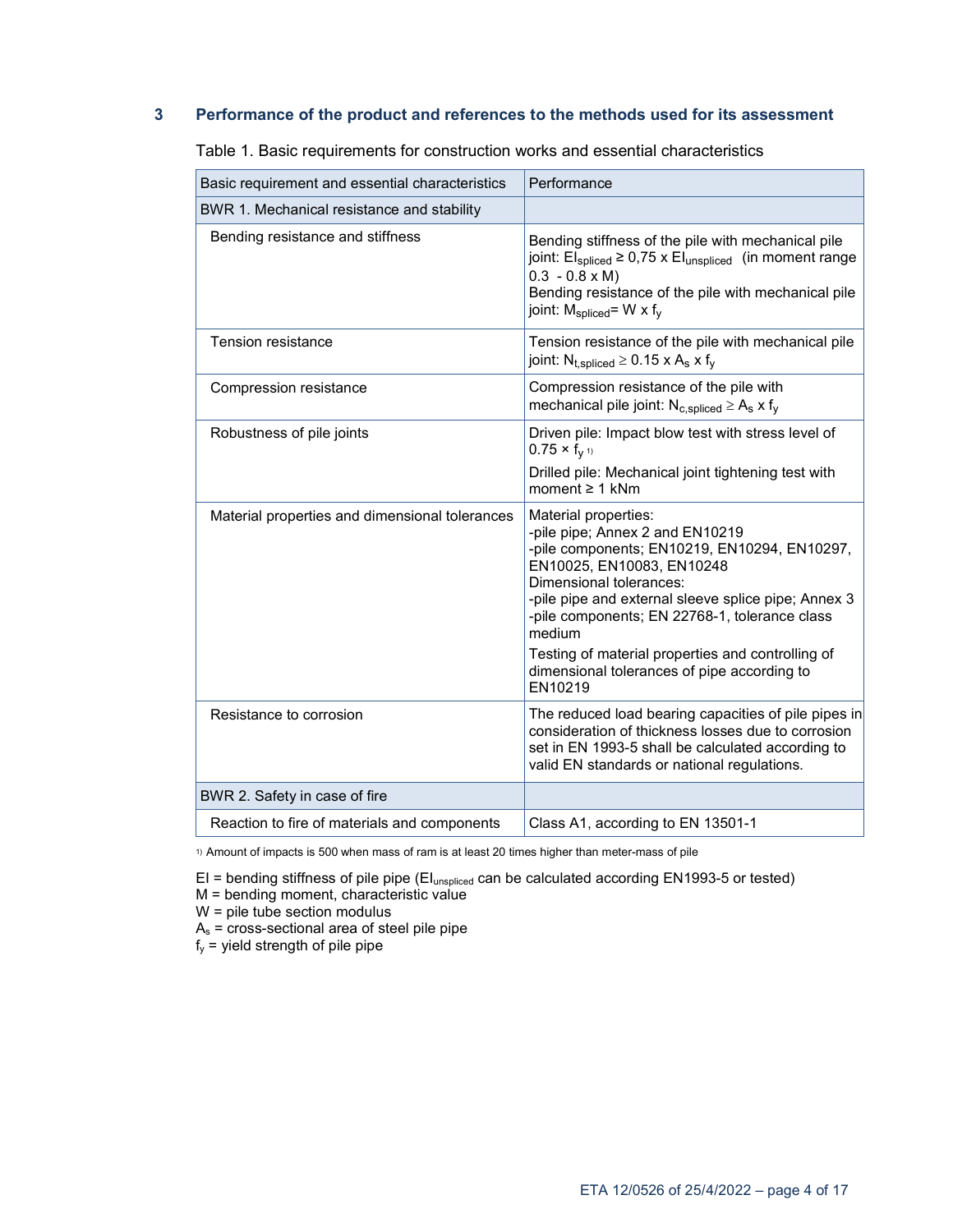# **4 Assessment and verification of constancy of performance (hereinafter AVCP) system applied, with reference to its legal base**

For the products covered by this ETA the applicable European legal act is: Decision 1999/94/EC

The system is: 2+

# **5 Technical details necessary for the implementation of the AVCP system, as provided for in the applicable EAD.**

Technical details necessary for the implementation of the AVCP system are laid down in the control plan deposited at Eurofins Expert Services Oy Ltd.

> Issued in Espoo on 25 April, 2022 by Eurofins Expert Services Oy Ltd

Via da

Tiina Ala-Outinen Manager, Building structures

Son For

Samuli Korkiakoski Senior Expert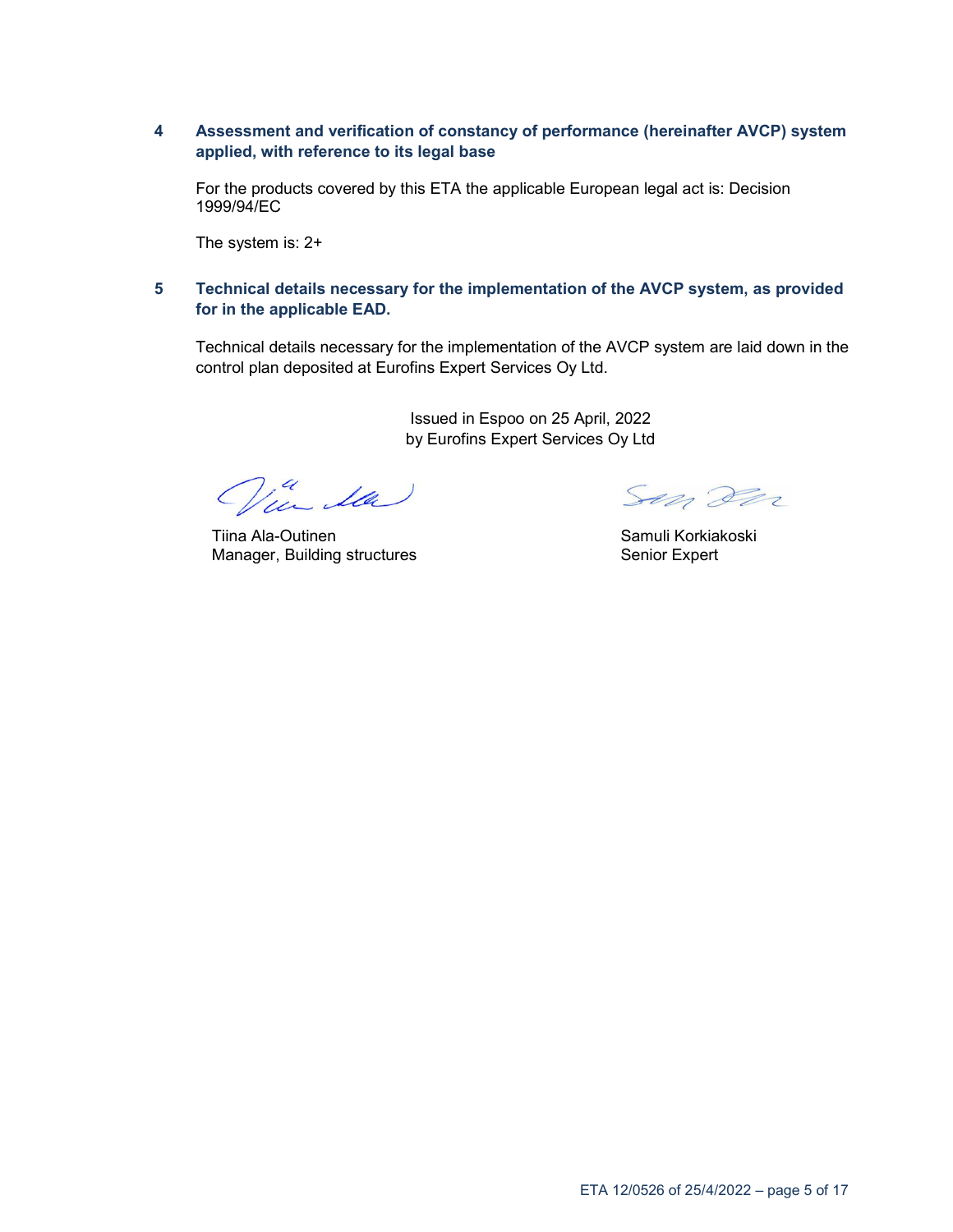# **Product range of RR, RRs, RD and RDs piles**

Mechanically spliced RR, RRs, RD and RDs piles fulfill the requirements set in point 3. Compression strength of mechanically spliced RR, RRs, RD and RDs pile equals maximum compression resistance of pile presented in tables 2a and 2b.

Tension resistance of the RR, RRs, RD and RDs pile with mechanical splice is at least 15 % of the compression resistance of pile presented in table 2a and 2b.

The maximum resistance value shown in the cells in table 2a and 2b are calculated as:

$$
N_c = \frac{A_s \times f_y}{\gamma_m}
$$

, where

 $A_{\rm c}$  = nominal cross-sectional area of steel pipe

 $\mathcal{J}_y$  $f_v$  = nominal yield strength of pile pipe

 $\chi_m^{}$  $\gamma_m = 1,0$ 

Geotechnical and structural load bearing capacity of the steel pipe pile shall be dimensioned according to valid EN standards and/or national regulations.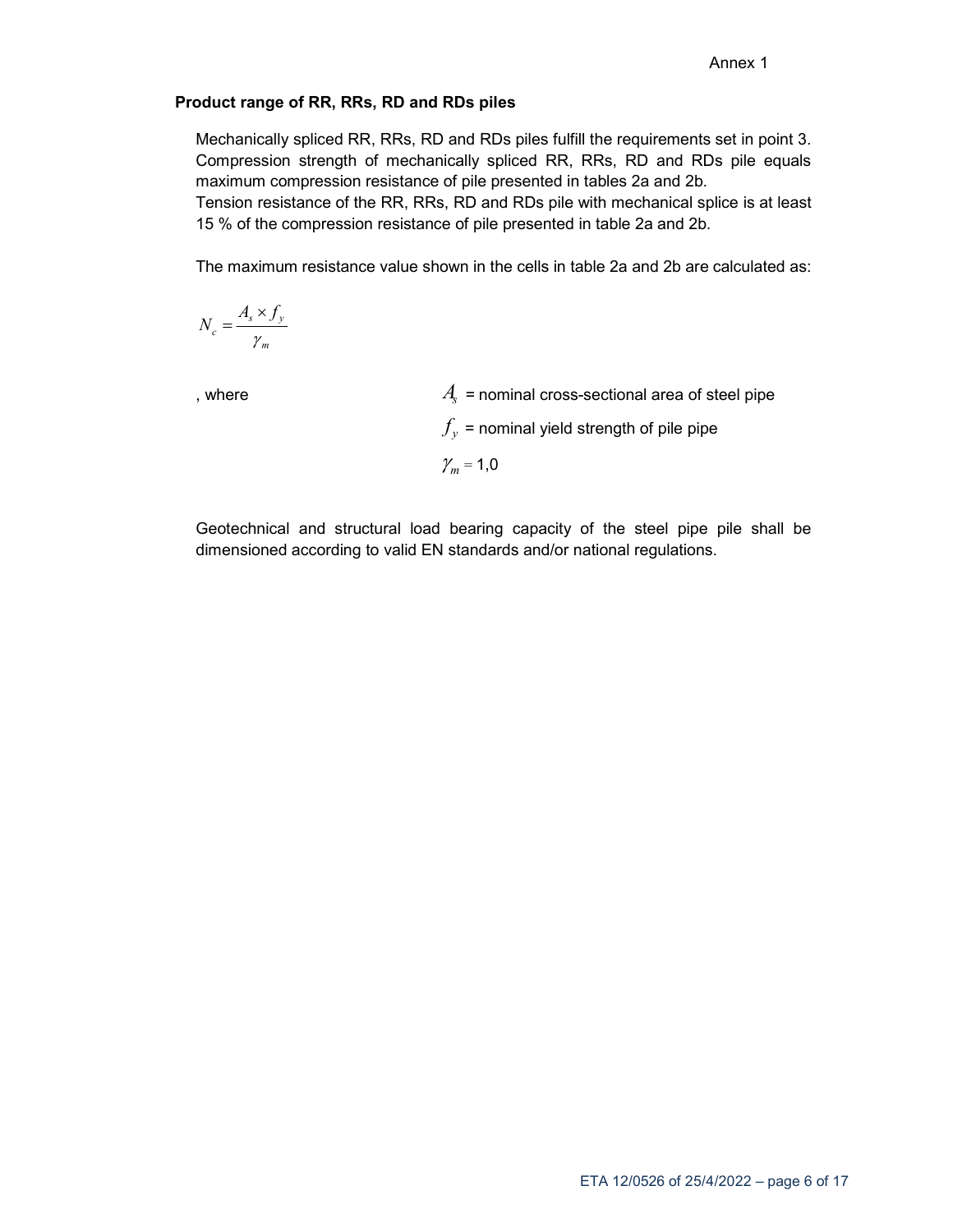| Table 2a Pile types, dimensions and maximum resistances |                 |                   |                         |                    |         |             |  |  |
|---------------------------------------------------------|-----------------|-------------------|-------------------------|--------------------|---------|-------------|--|--|
| <b>RR</b> and RRs piles                                 |                 |                   |                         |                    |         |             |  |  |
|                                                         | <b>Diameter</b> | Wall              |                         | <b>Steel grade</b> |         |             |  |  |
| Pile                                                    | [mm]            | thickness<br>[mm] | <b>S355</b>             | S440               | S460    | <b>S550</b> |  |  |
| <b>RR75</b>                                             | 76.1            | 6.3               |                         | 608 kN             | 635 kN  |             |  |  |
| <b>RR90</b>                                             | 88.9            | 6.3               |                         | 719 kN             | 752 kN  |             |  |  |
| <b>RRs100</b>                                           | 101.6           | 6.3               |                         |                    |         | 1037 kN     |  |  |
| <b>RR/RRs115</b>                                        | 114.3           | 6.3               |                         | 941 kN             | 983 kN  |             |  |  |
|                                                         |                 | 8.0               |                         | 1176 kN            | 1229 kN | 1469 kN     |  |  |
| <b>RRs125</b>                                           | 127.0           | 6.3               |                         |                    |         | 1313 kN     |  |  |
| <b>RR/RRs140</b>                                        | 139.7           | 8.0               |                         | 1456 kN            | 1523 kN | 1820 kN     |  |  |
|                                                         |                 | 10.0              |                         | 1793 kN            | 1874 kN | 2241 kN     |  |  |
| <b>RR/RRs170</b>                                        | 168.3           | 10.0              |                         | 2188 kN            | 2288 kN | 2735 kN     |  |  |
|                                                         |                 | 12.5              |                         | 2692 kN            | 2814 kN | 3365 kN     |  |  |
| <b>RR/RRs220</b>                                        | 219.1           | 10.0              |                         | 2890 kN            | 3022 kN | 3613 kN     |  |  |
|                                                         |                 | 12.5              |                         | 3570 kN            | 3732 kN | 4460 kN     |  |  |
| <b>RR/RRs245</b>                                        | 244.7           | 10.0              |                         |                    | 3392 kN | 4055 kN     |  |  |
|                                                         |                 | 12.5              |                         |                    | 4194 kN | 5015 kN     |  |  |
| <b>RR/RRs270</b>                                        | 273.0           | 10.0              | 2933 kN                 | 3635 kN            | 3801 kN | 4544 kN     |  |  |
|                                                         |                 | 12.5              | 3632 kN                 | 4501 kN            | 4706 kN | 5626 kN     |  |  |
| RR320 <sup>1)</sup>                                     | 323.9           | 10.0              | 3501 kN                 | 4339 kN            | 4536 kN | 5424 kN     |  |  |
|                                                         |                 | 12.5              | 4341 kN                 | 5381 kN            | 5625 kN | 6726 kN     |  |  |
|                                                         |                 |                   | <b>RD and RDs piles</b> |                    |         |             |  |  |
|                                                         | <b>Diameter</b> | Wall              |                         | <b>Steel grade</b> |         |             |  |  |
| Pile                                                    | [mm]            | thickness<br>[mm] | <b>S355</b>             | S440<br>S460       |         | <b>S550</b> |  |  |
| RD/RDs90                                                | 88.9            | 6.3               |                         | 719 kN             | 752 kN  | 899 kN      |  |  |
| RDs100 <sup>1)</sup>                                    | 101.6           | 6.3               |                         |                    |         | 1037 kN     |  |  |
|                                                         |                 | 6.3               |                         | 941 kN             | 983 kN  | 1176 kN     |  |  |
| RD/RDs115                                               | 114.3           | 8.0               |                         | 1176 kN            | 1229 kN | 1469 kN     |  |  |
| RDs125 <sup>1)</sup>                                    | 127.0           | 6.3               |                         |                    |         | 1313 kN     |  |  |
|                                                         | 139.7           | 8.0               |                         | 1456 kN            | 1523 kN | 1820 kN     |  |  |
| RD/RDs140                                               |                 | 10.0              |                         | 1793 kN            | 1874 kN | 2241 kN     |  |  |
| <b>RD/RDs170</b>                                        | 168.3           | 10.0              |                         | 2188 kN            | 2288 kN | 2735 kN     |  |  |
|                                                         |                 | 12.5              |                         | 2692 kN            | 2814 kN | 3365 kN     |  |  |
| <b>RD/RDs220</b>                                        | 219.1           | 10.0              |                         | 2890 kN            | 3022 kN | 3613 kN     |  |  |
|                                                         |                 | 12.5              |                         | 3570 kN            | 3732 kN | 4460 kN     |  |  |
| <b>RD/RDs270</b>                                        | 273.0           | 10.0              | 2933 kN                 | 3635 kN            | 3801 kN | 4544 kN     |  |  |
|                                                         |                 | 12.5              | 3632 kN                 | 4501 kN            | 4706 kN | 5626 kN     |  |  |
| <b>RD/RDs320</b>                                        | 323.9           | 10.0              | 3501 kN                 | 4339 kN            | 4536 kN | 5424 kN     |  |  |
|                                                         |                 | 12.5              | 4341 kN                 | 5381 kN            | 5625 kN | 6726 kN     |  |  |

1) Only structural steel piles without joints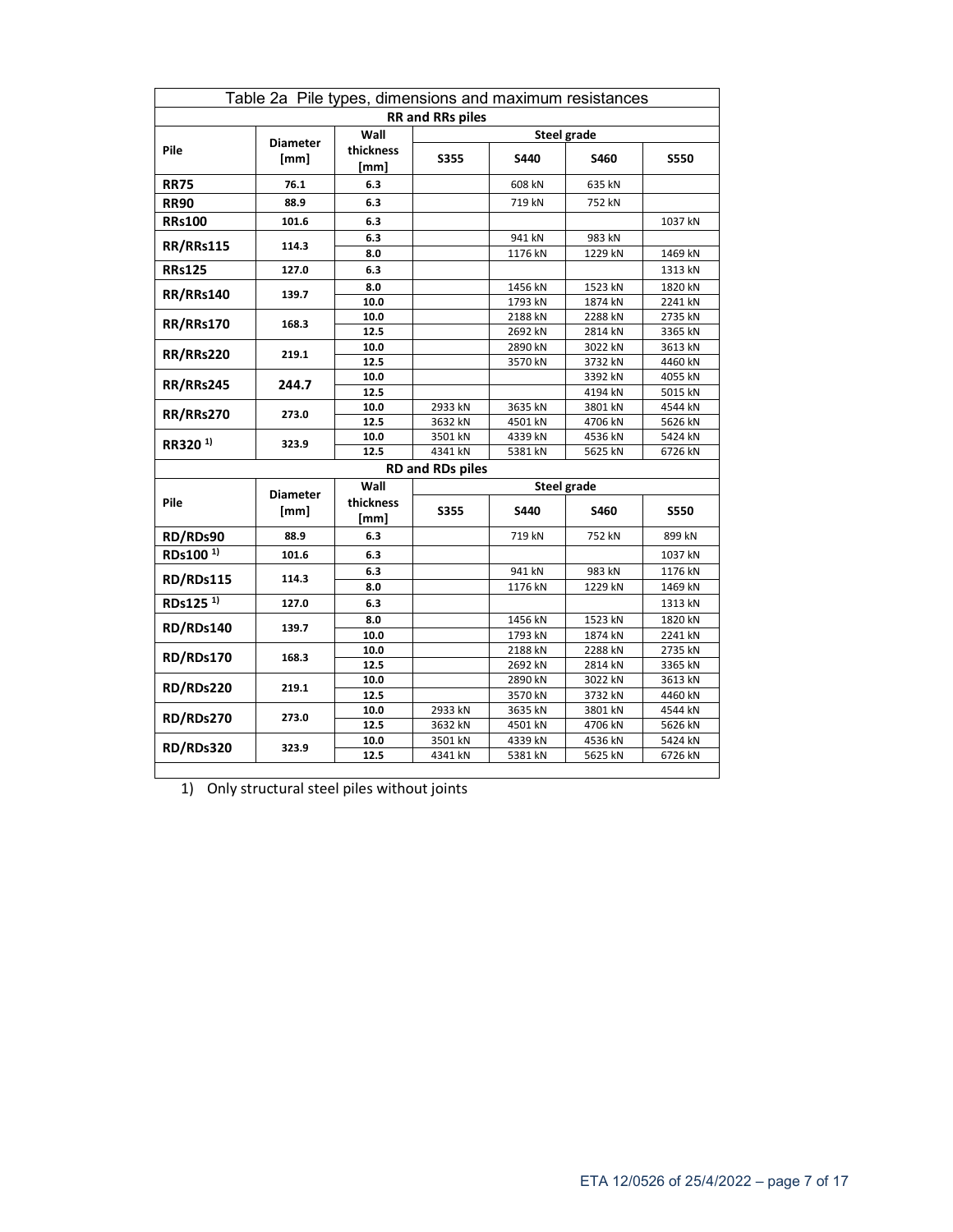| Pile             | <b>Diameter</b> | <b>Wall thickness</b>                                               |               |                             |                |                |                |                |               |                |
|------------------|-----------------|---------------------------------------------------------------------|---------------|-----------------------------|----------------|----------------|----------------|----------------|---------------|----------------|
|                  | [mm]            | 8                                                                   | 10            | 12,5                        | 14,2           | 16             | 18             | 20             | 22            | 23             |
| <b>RR/RD400</b>  | 406,4           | S355: 3555 kN                                                       | S355: 4421kN  | S355: 5491 kN <sup>1)</sup> |                |                |                |                |               |                |
| <b>RR/RD450</b>  | 457,0           | S355: 4006 kN                                                       | S355: 4985kN  | S355: 6197 kN               |                |                |                |                |               |                |
| <b>RR/RD500</b>  | 508,0           | S355: 4461 kN                                                       | S355: 5554kN  | S355: 6908 kN               | S355: 7820 kN  | S355: 8779 kN  |                |                |               |                |
| <b>RR/RD550</b>  | 559,0           | S355: 4916kN                                                        | S355: 6123 kN | S355: 7619 kN               | S355: 8628 kN  | S355: 9689 kN  |                |                |               |                |
| <b>RR/RD600</b>  | 610,0           | S355: 5371kN                                                        | S355: 6692kN  | S355: 8330 kN               | S355: 9436 kN  | S355: 10599 kN | S355: 11884 kN |                |               |                |
| <b>RR/RD650</b>  | 660,0           | S355: 5817kN                                                        | S355: 7249kN  | S355: 9027 kN               | S355: 10227 kN | S355: 11492 kN | S355: 12888 kN |                |               |                |
| <b>RR/RD700</b>  | 711,0           | S355: 6272kN                                                        | S355: 7818kN  | S355: 9738 kN               | S355: 11035 kN | S355: 12402 kN | S355: 13912 kN | S355: 15413 kN |               |                |
| <b>RR/RD750</b>  | 762,0           | S355: 6727kN                                                        | S355: 8387kN  | S355: 10449 kN              | S355: 11843 kN | S355: 13312 kN | S355: 14936 kN | S355: 16551 kN |               |                |
| <b>RR/RD800</b>  | 813,0           | S355: 7182kN                                                        | S355: 8956kN  | S355: 11160 kN              | S355: 12650 kN | S355: 14222 kN | S355: 15959 kN | S355: 17688 kN | S355:19408 kN | S355:20264 kN  |
| <b>RR/RD900</b>  | 914,0           | S355: 8083kN                                                        | S355: 10082kN | S355: 12568 kN              | S355: 14250 kN | S355: 16024 kN | S355: 17987 kN | S355: 19941 kN | S355: 21886kN | S355: 22855 kN |
| <b>RR/RD1000</b> | 1016,0          | S355: 8994kN                                                        | S355: 11220kN | S355: 13990 kN              | S355: 15865 kN | S355: 17844 kN | S355: 20035 kN | S355: 22216 kN | S355: 24389kN | S355: 25471 kN |
| <b>RR/RD1200</b> | 1220,0          | S355: 10814kN                                                       | S355: 13495kN | S355: 16834 kN              | S355: 19096 kN | S355: 21484 kN | S355: 24130 kN | S355: 26766 kN | S355: 29394kN | S355: 30704 kN |
|                  |                 | Steel grade S35512H S355MH S44012H S440MH S460MH S55012H and S550MH |               |                             |                |                |                |                |               |                |

Table 2b Pile types, dimensions and maximum resistances

Steel grade S355J2H, S355MH, S440J2H, S440MH, S460MH, S550J2H and S550MH

Steel grade S355J2H, S355MH, S440J2H, S440MH and S460MH

*Note:* The maximum resistance values are presented only for steel grade S355 in the cells. The maximum resistance values for other steel grades S440, S460 and S550 can be calculated as described in this annex.

*Note:* Only the most common RR and RD pile diameters and wall thicknesses are presented in table but also other diameters and wall thicknesses are available.

1) Including threaded pile joint up to S550 steel grade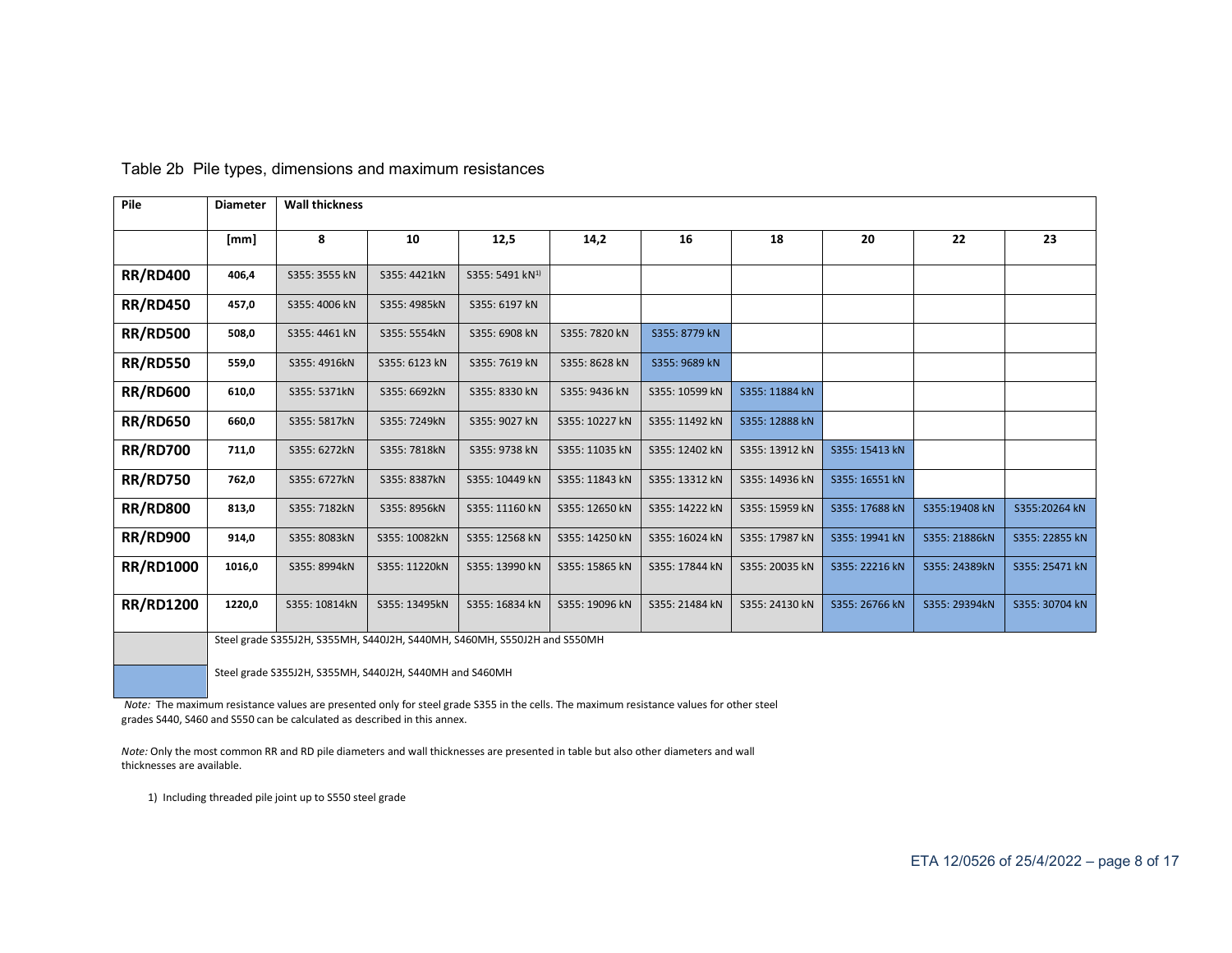# **Chemical composition of S440J2H, S440MH, S550J2H and S550MH steel grades**

| Steel grade | Type of<br>deoxidation <sup>a</sup> | % by mass, maximum |      |      |       |       |                          |
|-------------|-------------------------------------|--------------------|------|------|-------|-------|--------------------------|
|             |                                     | c                  | Si   | Mn   | P     | s     | <b>N</b> <sub>b</sub>    |
| S440J2H     | FF                                  | 0,18               | 0,50 | 1,70 | 0,025 | 0,020 | $\overline{\phantom{a}}$ |
| S550J2H     | FF                                  | 0,16               | 0,50 | 2,20 | 0,030 | 0,030 | $\overline{\phantom{a}}$ |

Table 3. Chemical composition – Cast analysis for product thickness  $\leq 20$  mm

<sup>a</sup> The deoxidation method is designated as follows:

FF: Fully killed steel containing nitrogen binding elements in amounts sufficient to bind available nitrogen (e.g. min. 0,020 % total Al or 0,015 % soluble Al).

**b** The maximum value for nitrogen does not apply if the chemical composition shows a minimum total Al content of 0,020 % with a minimum Al/N ratio of 2:1, or if sufficient other N-binding elements are present. The N-binding elements shall be recorded in the Inspection Document.

# Table 4. Mechanical properties of non-alloy steel hollow sections in thicknesses ≤ 20 mm

| Steel grade | Minimum yield<br>strength ReH<br><b>MPa</b>                                            | Tensile strength Rm<br><b>MPa</b> | Minimum elongation A <sup>a</sup><br>% | Minimum impact energy $KV^b$<br>at test temperature of |      |       |
|-------------|----------------------------------------------------------------------------------------|-----------------------------------|----------------------------------------|--------------------------------------------------------|------|-------|
|             | Specified thickness<br>mm                                                              | Specified thickness<br>mm         | Specified thickness<br>mm              |                                                        |      |       |
|             | $\leq 20$                                                                              | $\leq 20$                         | $\leq 20$                              | $-20^{\circ}$ C                                        | 0 °C | 20 °C |
| S440J2H     | 440                                                                                    | 490-630                           | 17                                     | 27                                                     |      |       |
| S550J2H     | 550                                                                                    | 605-760                           | 14                                     | 27                                                     |      |       |
|             | <sup>a</sup> For pile sizes D/T < 15 (circular) the minimum elongation is reduced by 2 |                                   |                                        |                                                        |      |       |

<sup>b</sup> For impact properties for reduced section test pieces see 6.7.2. EN 10219-1

Table 5. Chemical composition - Cast analysis for product thicknesses  $\leq$  20 mm, feedstock condition M<sup>a</sup>

| Steel grade   | Type of      | Classification <sup>c</sup> | % by mass |      |      |       |       |       |      |                      |       |      |      |       |
|---------------|--------------|-----------------------------|-----------|------|------|-------|-------|-------|------|----------------------|-------|------|------|-------|
|               | deoxidationb |                             | c         | Si   | Mn   | P     |       | Nb    | v    | Altotal <sup>d</sup> | Τi    | Ni   | Moe  | N     |
|               |              |                             | max.      | max. | max. | max.  | max.  | max.  | max. | min.                 | max.  | max. | max. | max.  |
|               |              |                             |           |      |      |       |       |       |      |                      |       |      |      |       |
| <b>S440MH</b> | GF           | <b>SS</b>                   | 0,16      | 0,50 | 1,70 | 0,025 | 0,020 | 0,050 | 0,12 | 0,020                | 0,050 | 0,30 | 0,20 | 0,025 |
| <b>S550MH</b> | GF           | SS                          | 0,14      | 0,50 | 2,00 | 0,025 | 0,020 | 0,050 | 0,12 | 0,020                | 0,050 | 0,30 | 0,20 | 0,025 |

<sup>a</sup> See 6.3. EN 10219-1

**b** The deoxidation method is designated as follows:

GF = Fully killed steel containing nitrogen binding elements in amounts sufficient to bind the available nitrogen and having a fine grained structure.

 $c$  SS = special steel.

<sup>d</sup> If sufficient N-binding elements are present, the minimum total AI content does not apply.

<sup>e</sup> The total sum of Cr, Cu and Mo shall not be higher than 0,60 %.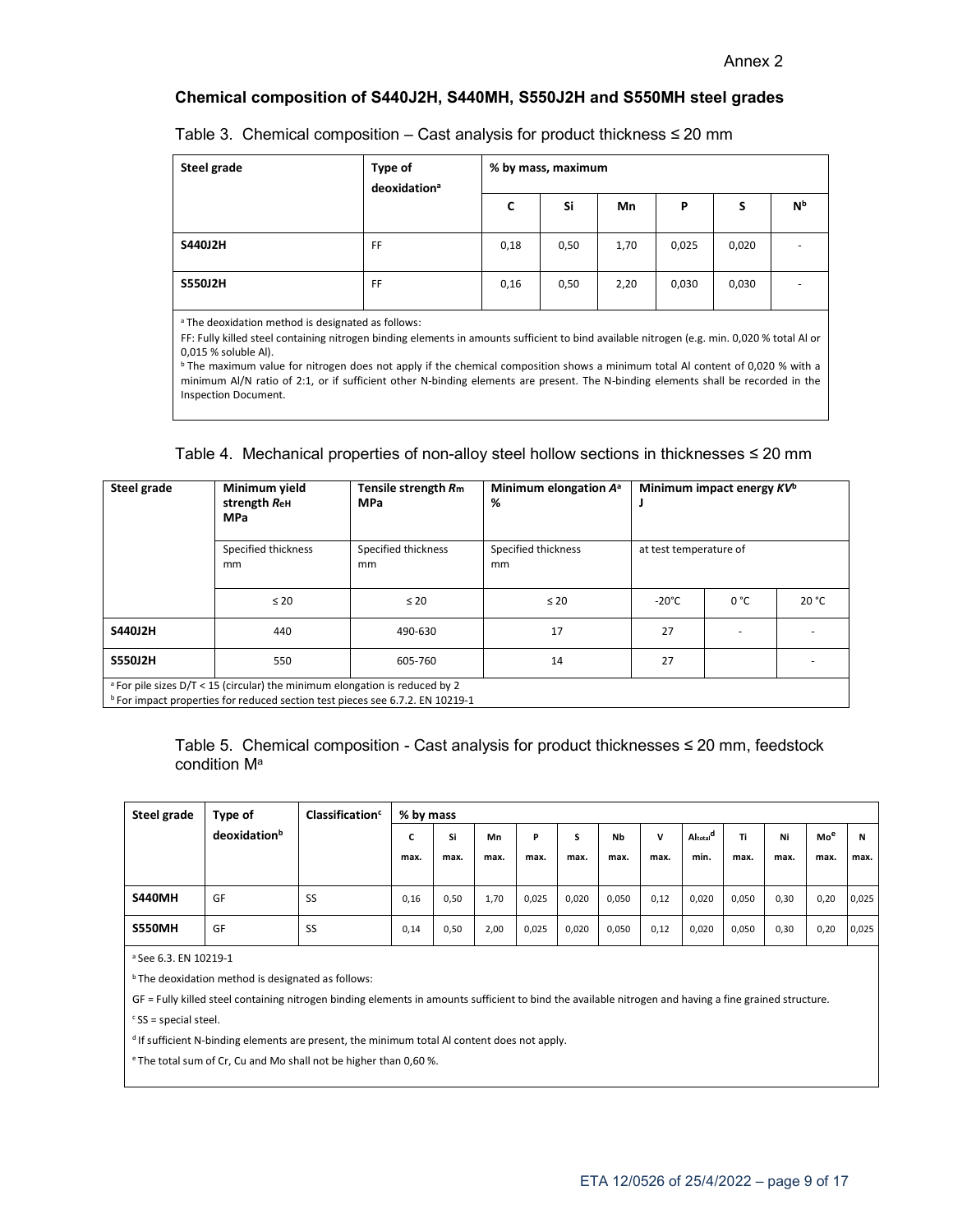Table 6. Mechanical properties of hollow sections in thicknesses ≤ 20 mm – Feedstock material condition M

| Steel grade                                                                              | Minimum yield<br>strength ReH<br><b>MPa</b>                                            | Tensile strength Rm<br><b>MPa</b> | <b>Minimum elongation</b><br>$A^a$<br>% | Minimum impact energy<br><b>KVb</b> |                 |  |  |  |  |
|------------------------------------------------------------------------------------------|----------------------------------------------------------------------------------------|-----------------------------------|-----------------------------------------|-------------------------------------|-----------------|--|--|--|--|
|                                                                                          | Specified thickness<br>mm                                                              | Specified thickness<br>mm         | Specified thickness<br>mm               | At test temperature of              |                 |  |  |  |  |
|                                                                                          | $\leq 20$                                                                              | $\leq 20$                         | ≤20                                     | $-50^{\circ}$ C                     | $-20 °C$        |  |  |  |  |
| <b>S440MH</b>                                                                            | 440                                                                                    | 490-630                           | 17                                      |                                     | 40 <sup>c</sup> |  |  |  |  |
| <b>S550MH</b>                                                                            | 550                                                                                    | 605-760                           | 14                                      | 40 <sup>c</sup>                     |                 |  |  |  |  |
|                                                                                          | <sup>a</sup> For pile sizes D/T < 15 (circular) the minimum elongation is reduced by 2 |                                   |                                         |                                     |                 |  |  |  |  |
| <sup>b</sup> For impact properties for reduced section test pieces see 6.7.2. EN 10219-1 |                                                                                        |                                   |                                         |                                     |                 |  |  |  |  |
|                                                                                          | <sup>c</sup> This value corresponds to 27 J at -30 °C (see EN 1993-1-1).               |                                   |                                         |                                     |                 |  |  |  |  |

# Table 7. Maximum carbon equivalent value (CEV) based on cast analysis a

| Steel grade                                    | Maximum CEV for nominal thicknesses ≤ 20 mm<br>% |
|------------------------------------------------|--------------------------------------------------|
| S440J2H                                        | 0,45                                             |
| S550J2H                                        | 0,47                                             |
| <b>S440MH</b>                                  | 0,42                                             |
| <b>S550MH</b>                                  | 0,45                                             |
| <sup>a</sup> See 6.6.2 EN 10219-1, Option 1.2. |                                                  |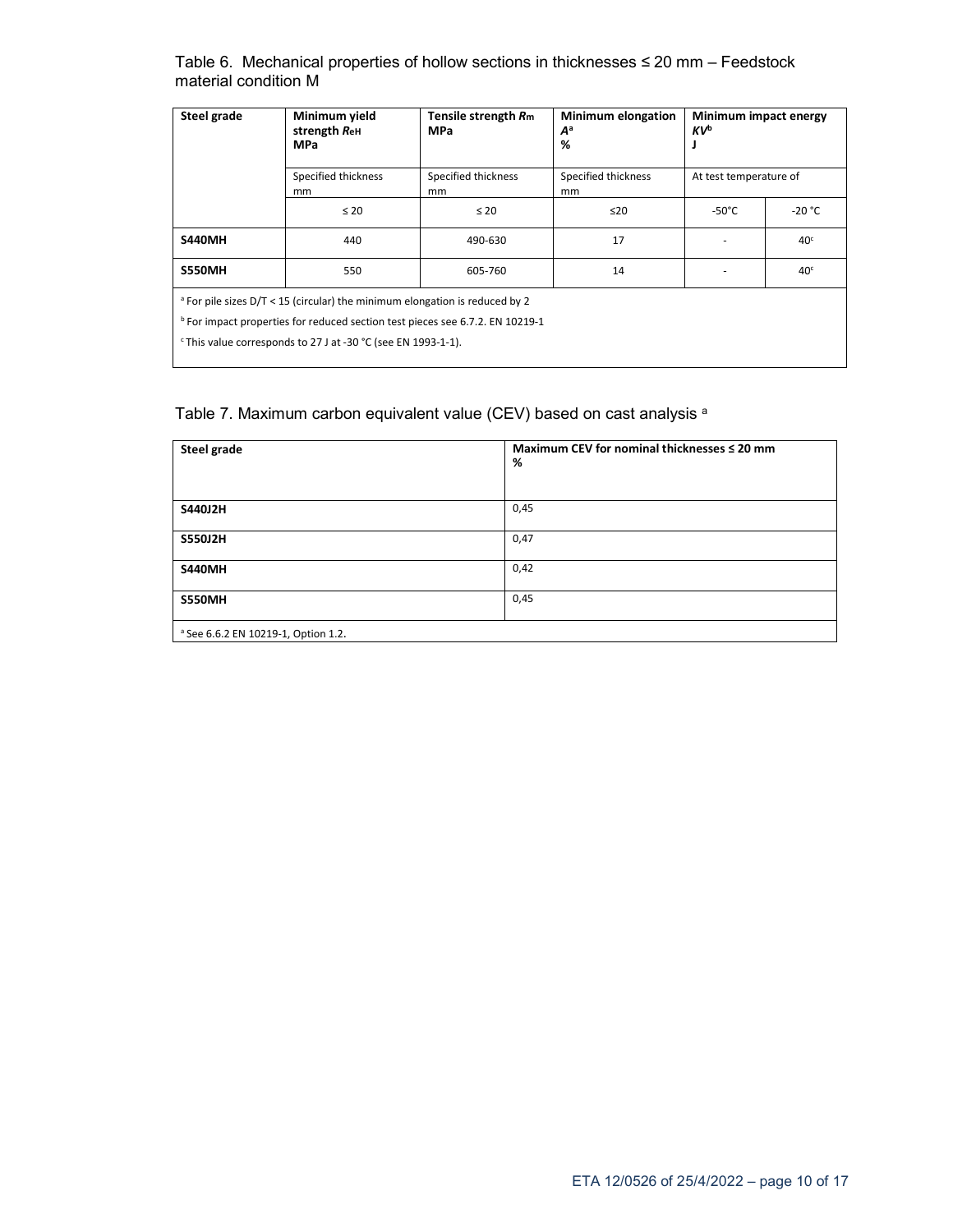# **Mechanical properties of pile and sleeve pipes**

| <b>Characteristic</b>                                                                            | <b>Circular hollow section</b>         |  |  |  |
|--------------------------------------------------------------------------------------------------|----------------------------------------|--|--|--|
| Outside diameter (D)*                                                                            | $D \le 350$ mm $\pm 0.5$ %             |  |  |  |
|                                                                                                  | $D > 350$ mm $\pm 1\%$                 |  |  |  |
| Thickness (T)                                                                                    | For $D \leq 406,4$ mm:                 |  |  |  |
|                                                                                                  | $T \le 5$ mm $\pm$ 10 %                |  |  |  |
|                                                                                                  | $T > 5$ mm $\pm$ 0,5 mm                |  |  |  |
|                                                                                                  | For $D > 406,4$ mm:                    |  |  |  |
|                                                                                                  | $± 10$ % with a maximum of $± 2$ mm    |  |  |  |
| Out-of-roundness (O)                                                                             | $D \le 150$ mm $\pm 1,2\%$             |  |  |  |
|                                                                                                  | $D > 150$ mm, $D \le 350$ mm $\pm 1\%$ |  |  |  |
|                                                                                                  | $D > 350$ mm $\pm 2\%$                 |  |  |  |
| Straightness (e)                                                                                 | 0,20 % of total length                 |  |  |  |
| Mass per unit length $(M)$                                                                       | ± 6 % on individual delivered lengths  |  |  |  |
| *The diameter (D) shall be measured by circumference tape at the discretion of the manufacturer. |                                        |  |  |  |

Table 8. Tolerances on shape and mass, pile pipe

# Table 9, Tolerances on shape and mass, sleeve pipe (friction joint)

| <b>Characteristic</b>                                                                            | <b>Circular hollow section</b>        |  |  |  |  |
|--------------------------------------------------------------------------------------------------|---------------------------------------|--|--|--|--|
| Inside diameter (D)*                                                                             | $D \le 150$ mm $\pm$ 0.5 %            |  |  |  |  |
|                                                                                                  | $D > 150$ mm $\pm$ 0,3 %              |  |  |  |  |
| Thickness (T)                                                                                    | For $D \leq 406.4$ mm:                |  |  |  |  |
|                                                                                                  | $T \le 5$ mm $\pm$ 10 %               |  |  |  |  |
|                                                                                                  | $T > 5$ mm $\pm$ 0,5 mm               |  |  |  |  |
|                                                                                                  | For $D > 406,4$ mm:                   |  |  |  |  |
|                                                                                                  | $± 10$ % with a maximum of $± 2$ mm   |  |  |  |  |
| Out-of-roundness (O) **                                                                          | $D \le 150$ mm $\pm$ 1,2 %            |  |  |  |  |
|                                                                                                  | $D > 150$ mm $\pm$ 1 %                |  |  |  |  |
| Straightness (e)                                                                                 | 0,20 % of total length                |  |  |  |  |
| Mass per unit length $(M)$                                                                       | ± 6 % on individual delivered lengths |  |  |  |  |
| Length of individual sleeve (L)                                                                  | $± 5$ mm                              |  |  |  |  |
| *The diameter (D) shall be measured by circumference tape at the discretion of the manufacturer. |                                       |  |  |  |  |

\*\* The out-of-roundness (O) can be measured from blank sleeve pipe or from final product.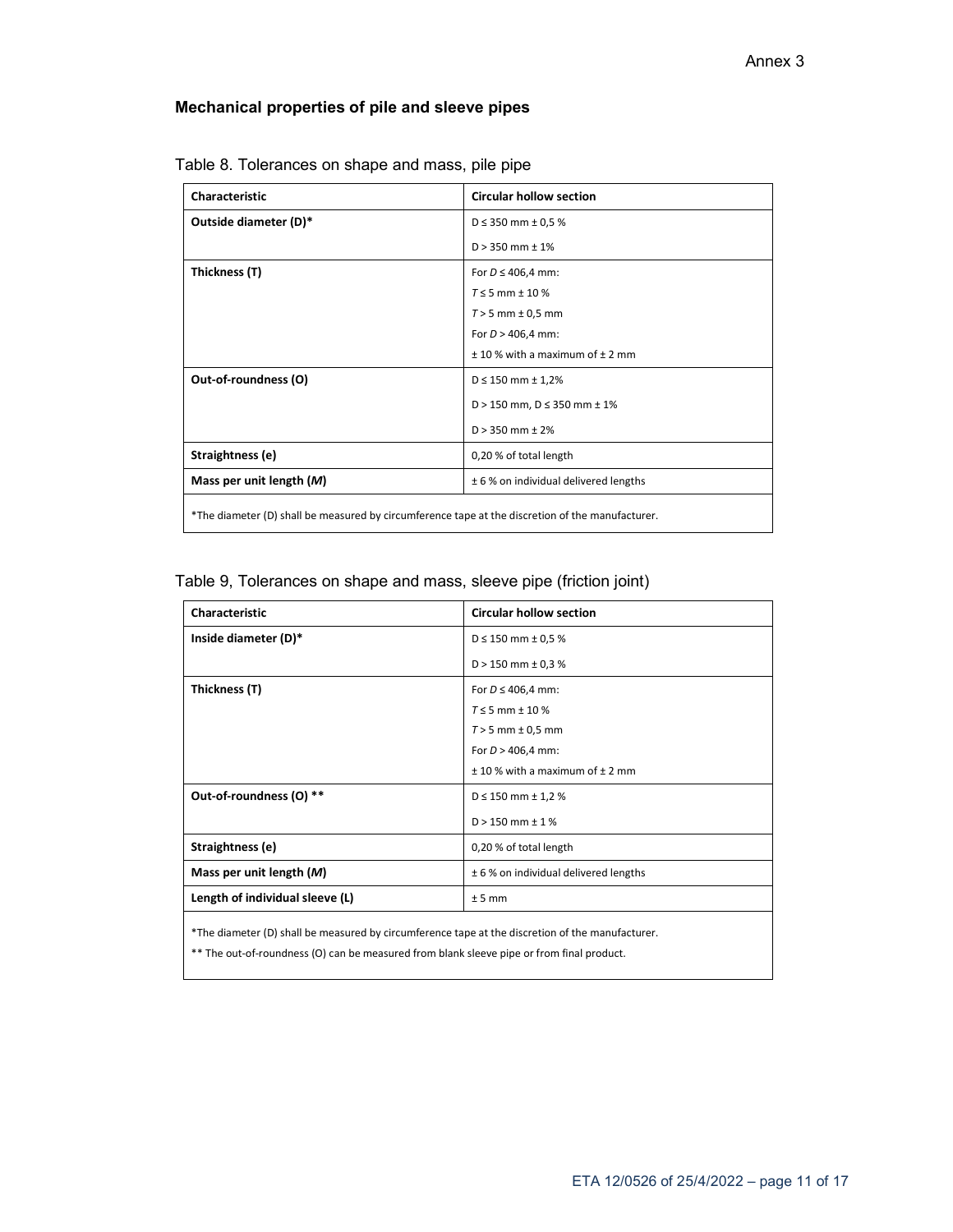# **Principle drawing of RD pile**.



Bearing plate:

 Typically used in RD and RDs piles RD90 - RD320.

Threaded sleeve splice:

 Used in RD and RDs piles RDT90 -– RDT400 and RDTs90 – RDTs400.

Welded splice

 Used in RD and RDs piles RD90 - RD1200.

Drilling system components are not part of the ETA. Drilling system components attached to the lower end of the pile according to the instructions of drilling system manufacturer.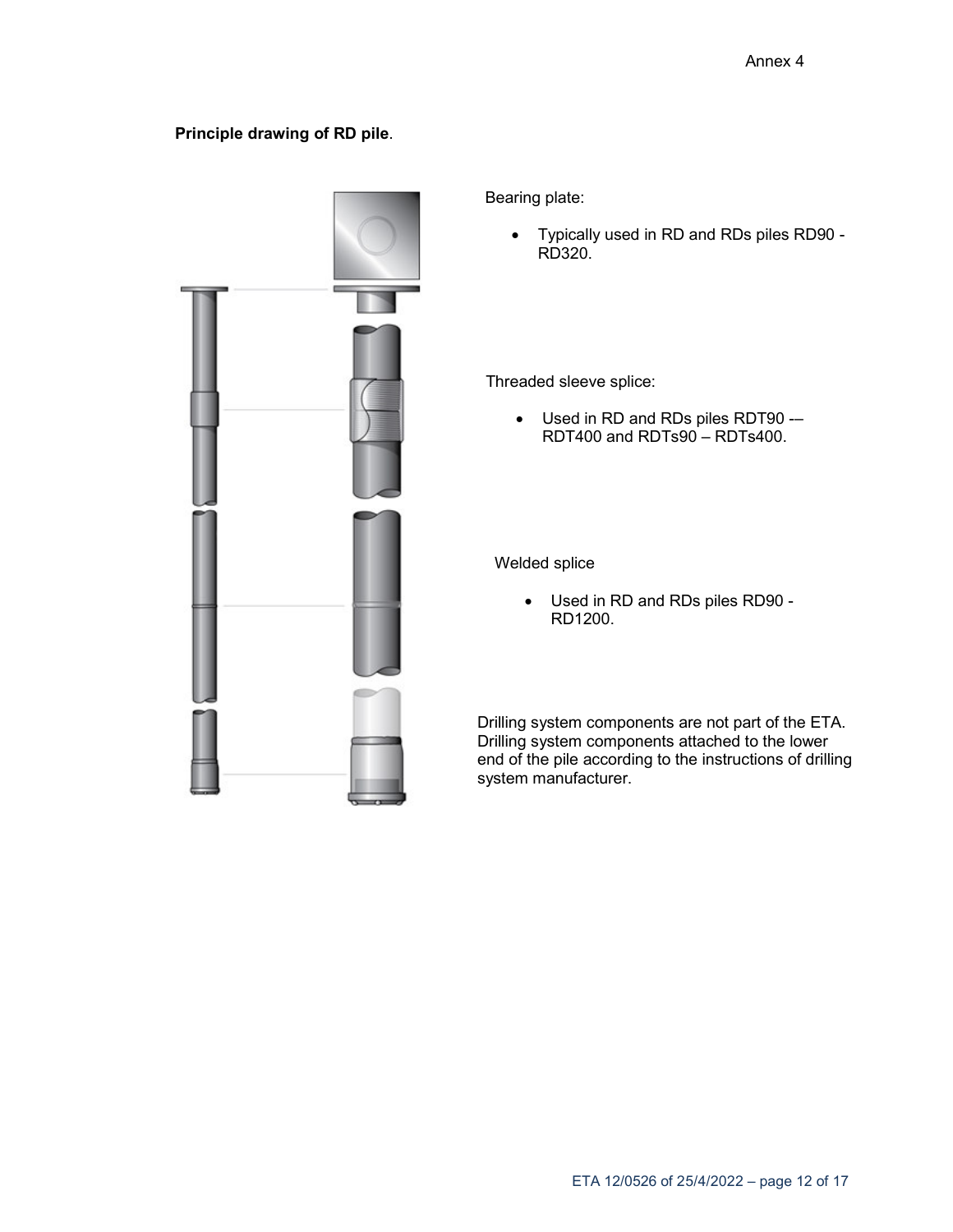

Bearing plate:

 Typically used in RR and RRs piles RR75 - RR320.

External sleeve splice:

Used in RR and RRs piles RR75 - RR270.

Welded splice:

 Used in RR and RRs piles RR75 - RR1200.

Bottom plate:

Typically used in RR piles RR75 - RR320.

Rock shoe:

Typically used in RR piles RR75 - RR1200.



Rock shoe with hardened dowel:

Piles RR75 – RR320



Rock shoe with hardened dowel:

 $\bullet$  Piles RR270 – RR1200



Rock shoe with structural steel dowel:

> Piles RR400 – RR1200



Rock shoe with hollow dowel:

Piles RR400 – RR1200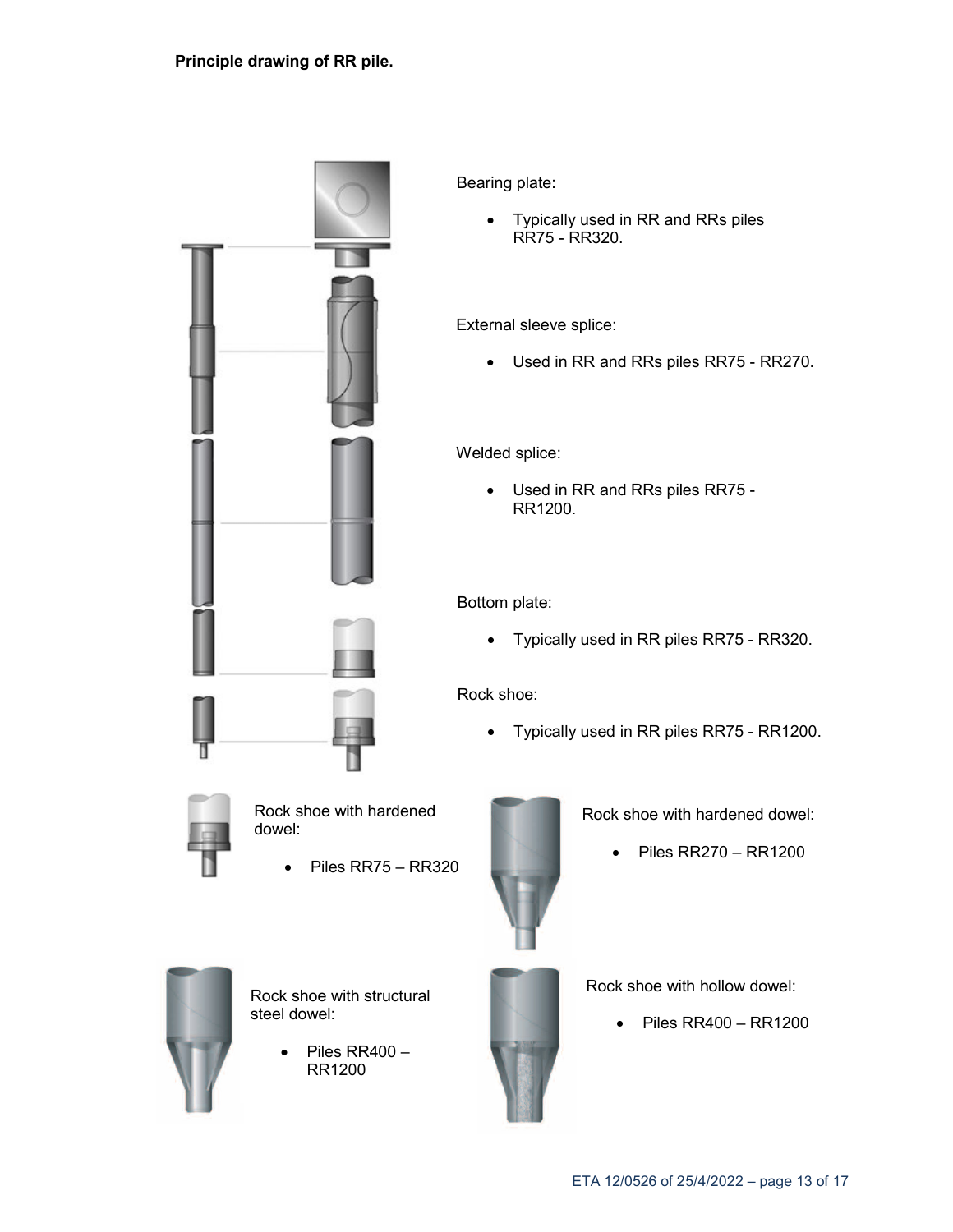# **The main dimensions of standard pile tips, bearing plates and splice sleeves.**

More detailed information is presented in manufacture's product description and design manual.



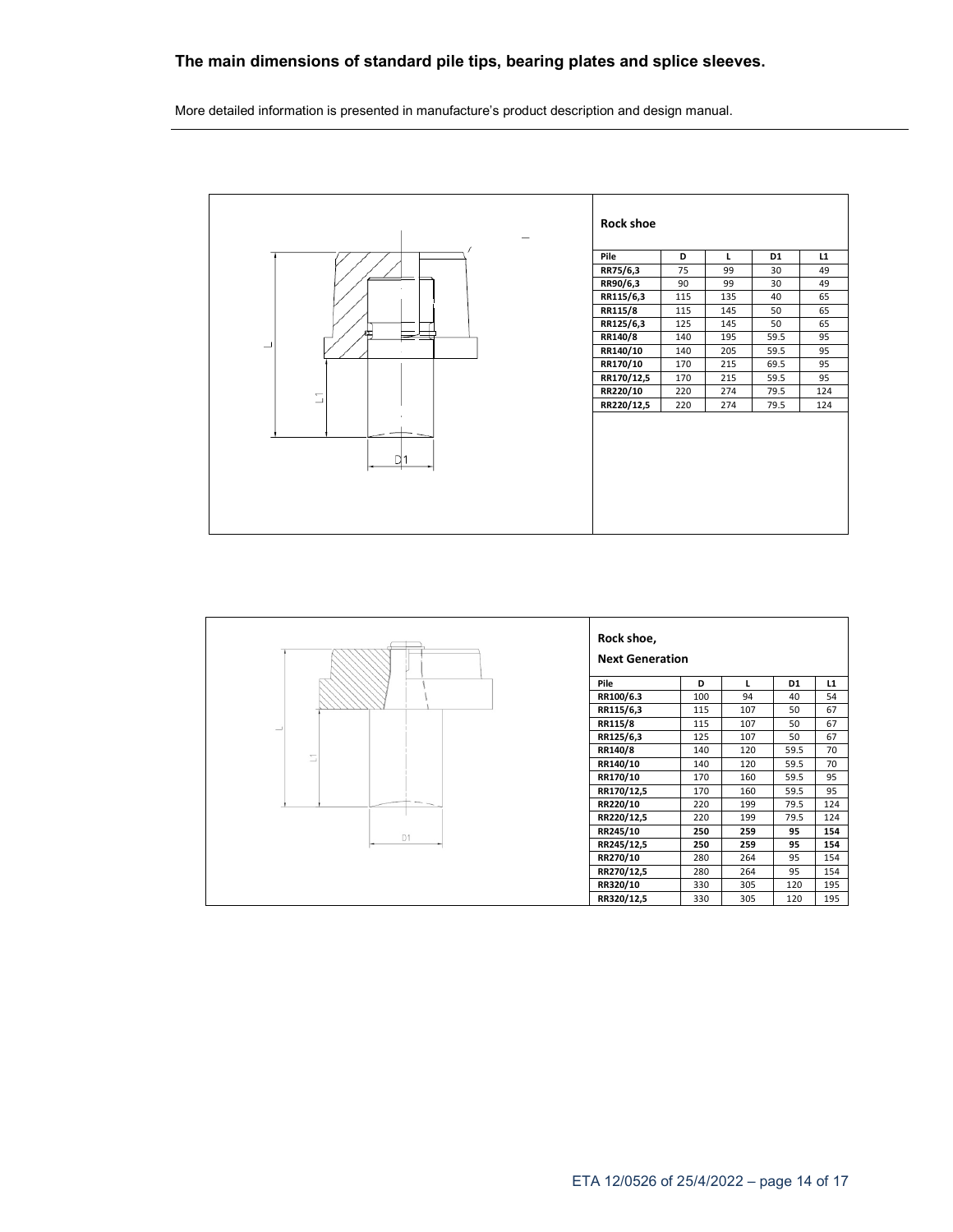| J              | <b>Bottom plate</b>  |                                      |     |                |            |  |
|----------------|----------------------|--------------------------------------|-----|----------------|------------|--|
|                | Pile                 |                                      | D   |                | г          |  |
|                | RR75/6,3             |                                      | 75  |                | 50         |  |
|                | RR90/6,3             |                                      | 90  |                | 50         |  |
|                | RR115/6,3            |                                      | 115 |                | 70         |  |
|                | RR115/8              |                                      | 115 |                | 70         |  |
|                | RR125/6.3            |                                      | 125 |                | 80         |  |
| $\circ$        | RR140/8              |                                      | 140 |                | 100        |  |
|                | RR140/10             |                                      | 140 |                | 100        |  |
|                | RR170/10             |                                      | 170 |                | 110        |  |
|                | RR170/12,5           |                                      | 170 |                | 110        |  |
|                | RR220/10             |                                      | 220 |                | 150        |  |
|                | RR220/12,5           |                                      | 220 |                | 150        |  |
|                |                      | <b>Bottom plates Next Generation</b> |     |                |            |  |
| L1             | Pile                 |                                      | D1  |                | L1         |  |
|                | RR100/6.3            |                                      | 100 |                | 40         |  |
|                | RR115/6,3            |                                      | 115 |                | 40         |  |
|                | RR115/8              |                                      | 115 |                | 40         |  |
|                | RR125/6,3            |                                      | 125 |                | 40         |  |
| ä              | RR140/8              |                                      | 140 |                | 50         |  |
|                | RR140/10             |                                      | 140 |                | 50         |  |
|                | RR170/10             |                                      | 170 |                | 65         |  |
|                | RR170/12,5           |                                      | 170 |                | 65         |  |
|                | RR220/10             |                                      | 220 |                | 75         |  |
|                | RR220/12,5           |                                      | 220 |                | 75         |  |
|                | RR245/10             |                                      | 250 |                | 105        |  |
|                | RR245/12.5           |                                      | 250 |                | 105        |  |
|                | RR270/10             |                                      | 280 |                | 110        |  |
|                | RR270/12,5           |                                      | 280 |                | 110        |  |
|                | RR320/10             |                                      | 330 |                | 110        |  |
|                | RR320/12,5           |                                      | 330 |                | 110        |  |
|                | <b>Bearing plate</b> |                                      |     |                |            |  |
|                | Pile                 | Pile steel grade                     |     | D <sub>1</sub> | AxAxS      |  |
| А              | RR75/6,3             | S440/S460/S550                       |     | 60,3           | 150x150x15 |  |
|                | RR90/6,3             | S440/S460/S550                       |     | 60,3           | 150x150x15 |  |
|                | RR100/6.3            |                                      |     | 60.3           | 200x200x20 |  |
|                |                      | <b>S550</b>                          |     |                | 200×200×25 |  |
|                | RR115/6,3            | S440/S460/S550                       |     | 88,9           | 200x200x20 |  |
| 4              | RR115/8              | S440/S460/S550                       |     | 88,9           | 250x250x25 |  |
|                |                      | <b>S550</b>                          |     | 88,9           | 200x200x20 |  |
|                | RR125/6,3            |                                      |     | 88,9           | 250x250x25 |  |
| $50 - 100$     | RR140/8              | S440/S460/S550                       |     | 114,3          | 250x250x25 |  |
|                | RR140/10             | S440/S460/S550                       |     | 114,3          | 250x250x25 |  |
| S              | RR170/10             | S440/S460/S550                       |     | 114,3          | 300x300x30 |  |
|                | RR170/12,5           | S440/S460/S550                       |     | 114,3          | 300x300x30 |  |
|                | RR220/10             | S440/S460/S550                       |     | 139,7-168,3    | 300x300x30 |  |
| D <sub>1</sub> | RR220/12,5           | S440/S460                            |     | 139,7-168,3    | 300x300x30 |  |
|                | RR220/12,5           | <b>S550</b>                          |     | 139,7-168,3    | 350x350x35 |  |
|                | RR245/10             | S440/S460/S550                       |     | 193.7          | 300x300x30 |  |
|                | RR245/12.5           | S440/S460                            |     | 193.7          | 300x300x30 |  |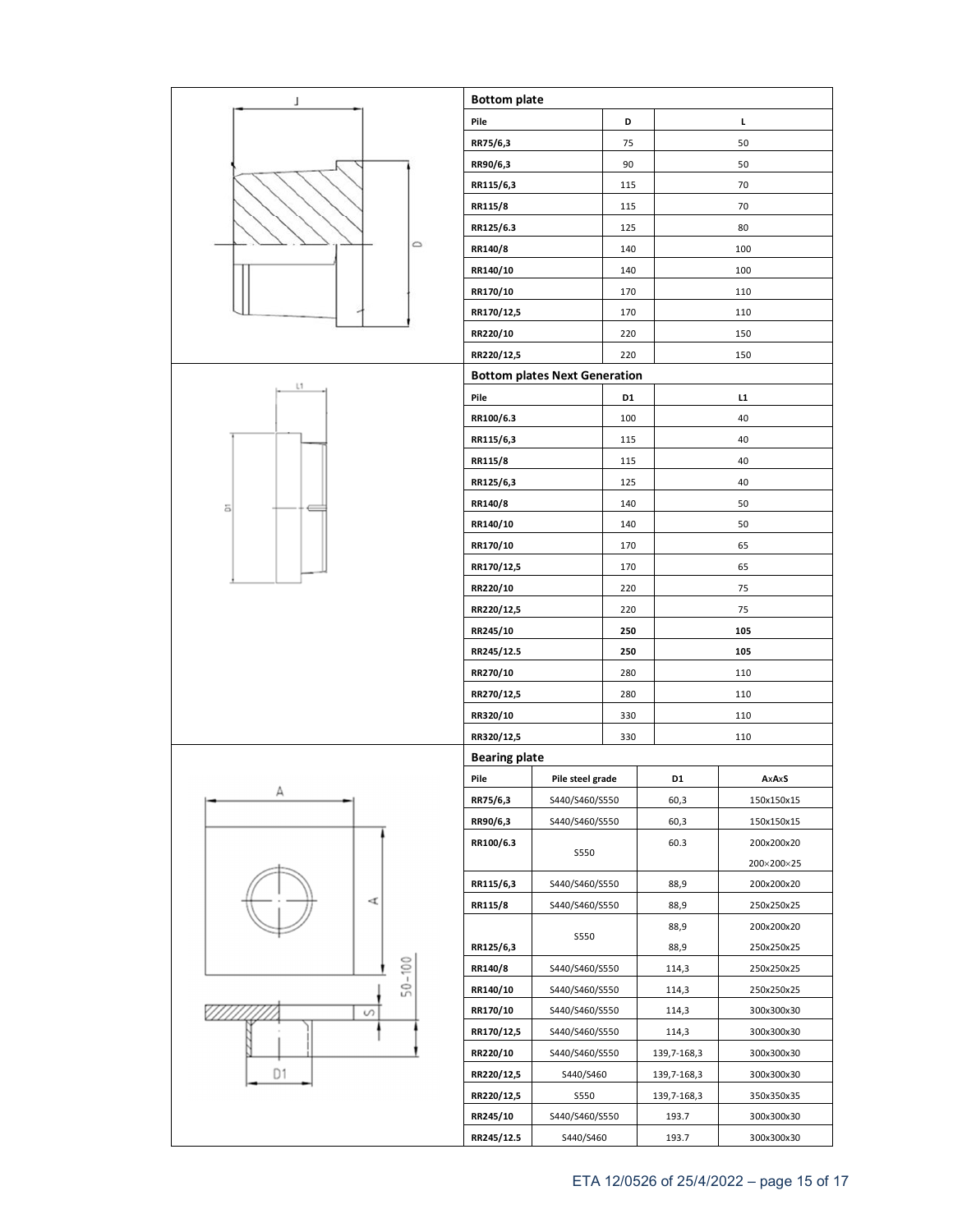| RR245/12.5 | S550        | 193.7 | 350x350x35 |
|------------|-------------|-------|------------|
| RR270/10   | S440/S460   | 219,1 | 350x350x30 |
| RR270/12,5 | S440/S460   | 219,1 | 350x350x30 |
| RR320/10   | S440/S460   | 219,1 | 400x400x30 |
| RR320/12,5 | S440/S460   | 219,1 | 400x400x30 |
| RR270/10   | S550        | 219,1 | 400x400x30 |
| RR270/12,5 | S550        | 219,1 | 450x450x40 |
| RR320/10   | <b>S550</b> | 219,1 | 450x450x40 |
| RR320/12,5 | S550        | 219,1 | 500x500x40 |



| RR400 - RR900 |  |
|---------------|--|
|               |  |

RR1000, RR1200











| Pile                                                                     | D      | Du   | в   | c    |  |
|--------------------------------------------------------------------------|--------|------|-----|------|--|
| <b>RR400</b>                                                             | 406,4  | 408  | 140 | 450  |  |
| <b>RR450</b>                                                             | 457,0  | 459  | 150 | 470  |  |
| <b>RR500</b>                                                             | 508,0  | 510  | 170 | 540  |  |
| <b>RR550</b>                                                             | 559,0  | 561  | 180 | 600  |  |
| <b>RR600</b>                                                             | 610,0  | 612  | 200 | 640  |  |
| <b>RR650</b>                                                             | 660,0  | 662  | 210 | 710  |  |
| <b>RR700</b>                                                             | 711,0  | 713  | 210 | 730  |  |
| <b>RR750</b>                                                             | 762,0  | 764  | 220 | 800  |  |
| <b>RR800*</b>                                                            | 813,0  | 815  | 240 | 840  |  |
| <b>RR900*</b>                                                            | 914,0  | 916  | 240 | 940  |  |
| RR1000*                                                                  | 1016,0 | 1018 | 260 | 1080 |  |
| RR1200*                                                                  | 1220,0 | 1222 | 280 | 1230 |  |
| The load for pile pipe limited, if s=22 mm and fy>440 MPa and if s=23 mm |        |      |     |      |  |
| and fy>420 MPa                                                           |        |      |     |      |  |
| s is the wall thickness of pile pipe                                     |        |      |     |      |  |

ヿ

| Pile                                                                                                                               | D      |      |     |     |      |
|------------------------------------------------------------------------------------------------------------------------------------|--------|------|-----|-----|------|
|                                                                                                                                    |        | Du   | A   | В   | C    |
| <b>RR270</b>                                                                                                                       | 273,0  | 275  | 99  | 130 | 277  |
| <b>RR320</b>                                                                                                                       | 323,0  | 325  | 99  | 130 | 277  |
| <b>RR400</b>                                                                                                                       | 406,4  | 408  | 100 | 140 | 470  |
| <b>RR450</b>                                                                                                                       | 457,0  | 459  | 110 | 150 | 490  |
| <b>RR500</b>                                                                                                                       | 508,0  | 510  | 120 | 170 | 560  |
| <b>RR550</b>                                                                                                                       | 559,0  | 561  | 125 | 180 | 620  |
| <b>RR600</b>                                                                                                                       | 610,0  | 612  | 140 | 200 | 660  |
| <b>RR650</b>                                                                                                                       | 660,0  | 662  | 150 | 210 | 730  |
| <b>RR700</b>                                                                                                                       | 711,0  | 713  | 150 | 210 | 750  |
| <b>RR750</b>                                                                                                                       | 762,0  | 764  | 160 | 220 | 820  |
| RR800*                                                                                                                             | 813,0  | 815  | 165 | 240 | 860  |
| RR900*                                                                                                                             | 914,0  | 916  | 180 | 240 | 960  |
| RR1000*                                                                                                                            | 1016,0 | 1018 | 180 | 260 | 1100 |
| RR1200*                                                                                                                            | 1220,0 | 1222 | 200 | 280 | 1250 |
| The load for pile pipe limited, if s=22 mm and fy>440 MPa and if s=23 mm<br>and fy>420 MPa<br>s is the wall thickness of pile pipe |        |      |     |     |      |

s is the wall thickness of pile pipe

| Rock shoe with hollow dowel |        |      |       |       |      |
|-----------------------------|--------|------|-------|-------|------|
| Pile                        | D      | Du   | А     | в     |      |
| <b>RR600</b>                | 610,0  | 612  | 119,1 | 219,1 | 640  |
| <b>RR700</b>                | 711,0  | 713  | 144.5 | 244.5 | 730  |
| <b>RR800</b>                | 813.0  | 815  | 124.5 | 244.5 | 840  |
| <b>RR900</b>                | 914,0  | 916  | 117,0 | 267,0 | 940  |
| RR1000                      | 1016.0 | 1018 | 148.5 | 298.5 | 1080 |